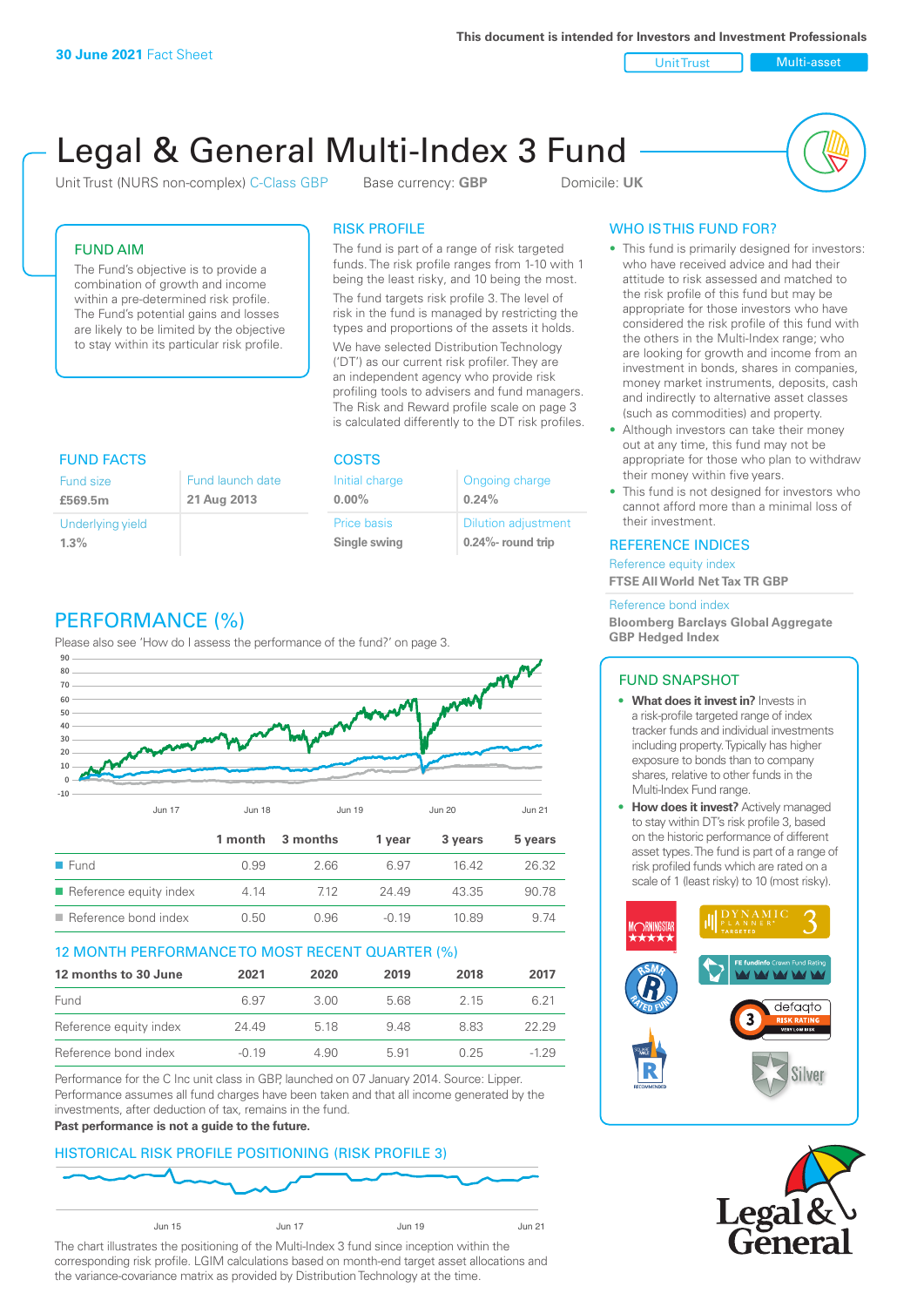# Legal & General Multi-Index 3 Fund

Unit Trust (NURS non-complex) C-Class GBP

# PORTFOLIO BREAKDOWN

All data source LGIM unless otherwise stated. Totals may not sum due to rounding.





#### FUND MANAGERS

The fund managers have responsibility for managing the multi-index fund range. They are part of the Multi-Asset Funds (MAF) team in LGIM. This team focuses on designing and managing multi-asset funds that are tailored to match the specific objectives of various client types. The team sits within a wider Asset Allocation team which combines both depth of experience with a broad range of expertise from different fields, including fund management, investment consulting and risk management roles.

# TOP 10 HOLDINGS (%)

| Cash                                                   | 16.5 |
|--------------------------------------------------------|------|
| L&G Sterling Corporate Bond Index Fund                 | 8.5  |
| L&G All Stocks Gilt Index Trust                        | 8.5  |
| <b>LGIM Global Corporate Bond Fund</b>                 | 7.0  |
| L&G UK Index Trust                                     | 5.0  |
| <b>L&amp;G US Index Trust</b>                          | 4.8  |
| L&G Emerging Markets Government Bond (US\$) Index Fund | 3.5  |
| L&G Japan Index Trust                                  | 3.5  |
| L&G Global Infrastructure Index Fund                   | 2.8  |
| L&G Short Dated Sterling Corporate Bond Index Fund     | 2.0  |